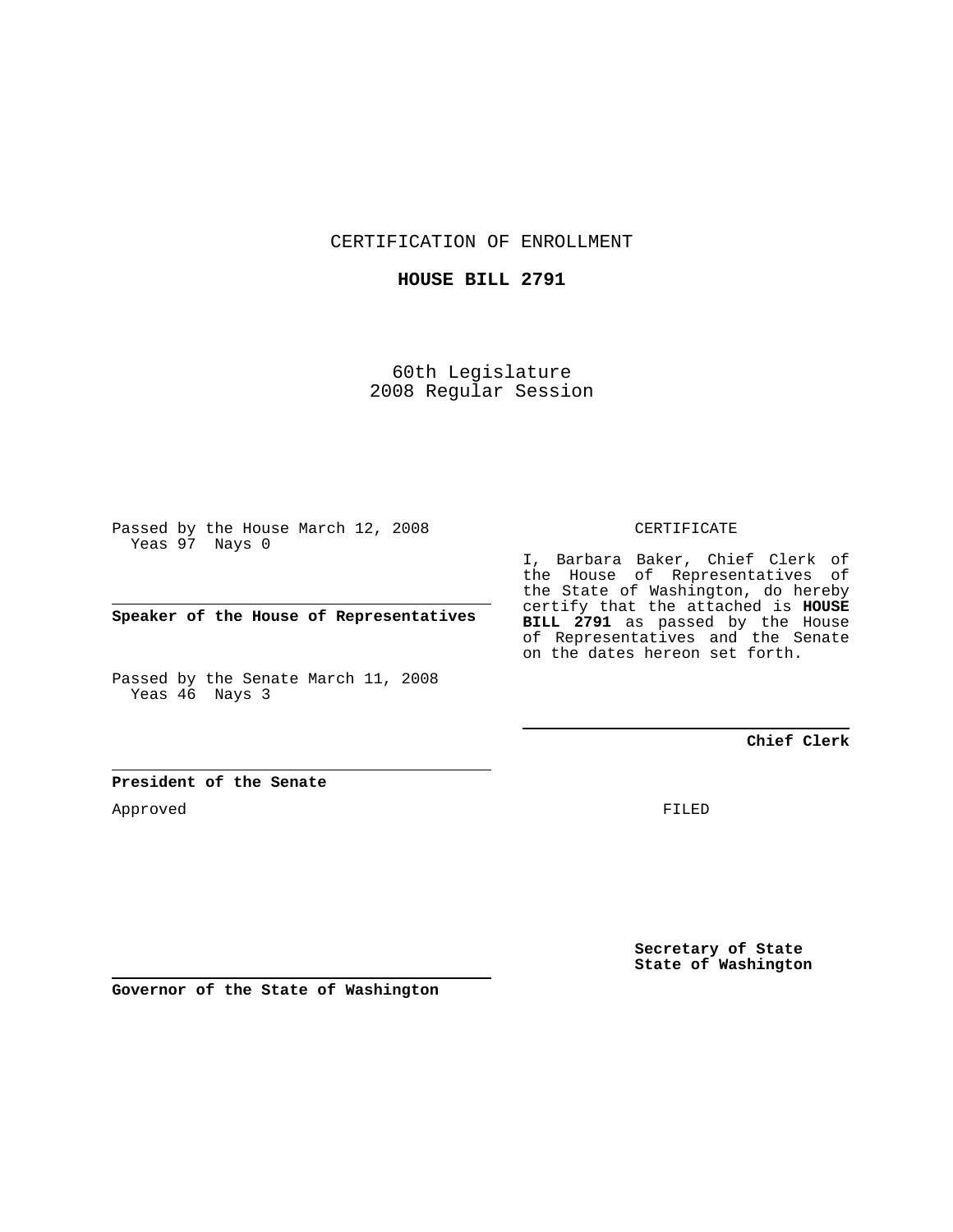## **HOUSE BILL 2791** \_\_\_\_\_\_\_\_\_\_\_\_\_\_\_\_\_\_\_\_\_\_\_\_\_\_\_\_\_\_\_\_\_\_\_\_\_\_\_\_\_\_\_\_\_

\_\_\_\_\_\_\_\_\_\_\_\_\_\_\_\_\_\_\_\_\_\_\_\_\_\_\_\_\_\_\_\_\_\_\_\_\_\_\_\_\_\_\_\_\_

#### AS AMENDED BY THE SENATE

Passed Legislature - 2008 Regular Session

**State of Washington 60th Legislature 2008 Regular Session**

**By** Representatives Lantz, Rodne, and Kelley; by request of Attorney General

Read first time 01/16/08. Referred to Committee on Judiciary.

 AN ACT Relating to distressed property conveyances; amending RCW 61.34.020, 61.34.040, and 59.18.030; adding new sections to chapter 61.34 RCW; adding a new section to chapter 59.18 RCW; and prescribing penalties.

5 BE IT ENACTED BY THE LEGISLATURE OF THE STATE OF WASHINGTON:

 6 **Sec. 1.** RCW 61.34.020 and 1988 c 33 s 4 are each amended to read 7 as follows:

 8 Unless the context clearly requires otherwise, the definitions in 9 this section apply throughout this chapter.

10 (1) ((<del>"Pattern of equity skimming" means engaging in a least three</del> 11 acts of equity skimming within any three-year period, with at least one 12 of the acts occurring after June 9, 1988.

- 13 (2) "Dwelling" means a single, duplex, triplex, or four-unit family 14 residential building.
- 15 (3) "Person" includes any natural person, corporation, joint stock 16 association, or unincorporated association.

17  $(4)$ ) An "act of equity skimming" occurs when:

18 (a)(i) A person purchases a dwelling with the representation that 19 the purchaser will pay for the dwelling by assuming the obligation to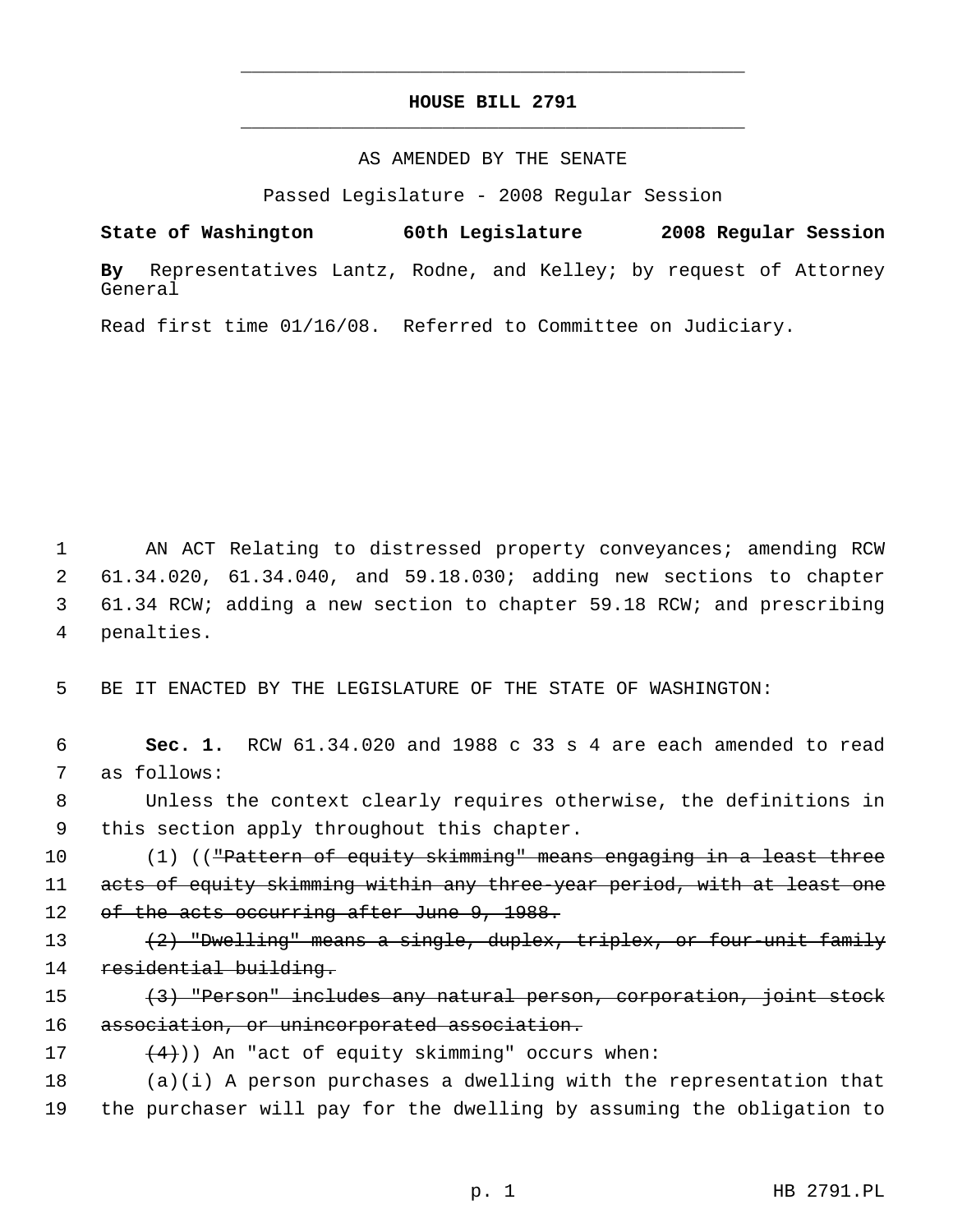make payments on existing mortgages, deeds of trust, or real estate contracts secured by and pertaining to the dwelling, or by representing that such obligation will be assumed; and

 (ii) The person fails to make payments on such mortgages, deeds of trust, or real estate contracts as the payments become due, within two years subsequent to the purchase; and

 (iii) The person diverts value from the dwelling by either (A) applying or authorizing the application of rents from the dwelling for the person's own benefit or use, or (B) obtaining anything of value from the sale or lease with option to purchase of the dwelling for the person's own benefit or use, or (C) removing or obtaining appliances, fixtures, furnishings, or parts of such dwellings or appurtenances for the person's own benefit or use without replacing the removed items with items of equal or greater value; or

 (b)(i) The person purchases a dwelling in a transaction in which all or part of the purchase price is financed by the seller and is (A) secured by a lien which is inferior in priority or subordinated to a lien placed on the dwelling by the purchaser, or (B) secured by a lien on other real or personal property, or (C) without any security; and

 (ii) The person obtains a superior priority loan which either (A) is secured by a lien on the dwelling which is superior in priority to the lien of the seller, but not including a bona fide assumption by the purchaser of a loan existing prior to the time of purchase, or (B) creating any lien or encumbrance on the dwelling when the seller does not hold a lien on the dwelling; and

 (iii) The person fails to make payments or defaults on the superior priority loan within two years subsequent to the purchase; and

 (iv) The person diverts value from the dwelling by applying or authorizing any part of the proceeds from such superior priority loan for the person's own benefit or use.

(2) "Distressed home" means either:

 (a) A dwelling that is in danger of foreclosure or at risk of loss 33 due to nonpayment of taxes; or

 (b) A dwelling that is in danger of foreclosure or that is in the process of being foreclosed due to a default under the terms of a mortgage.

(3) "Distressed home consultant" means a person who: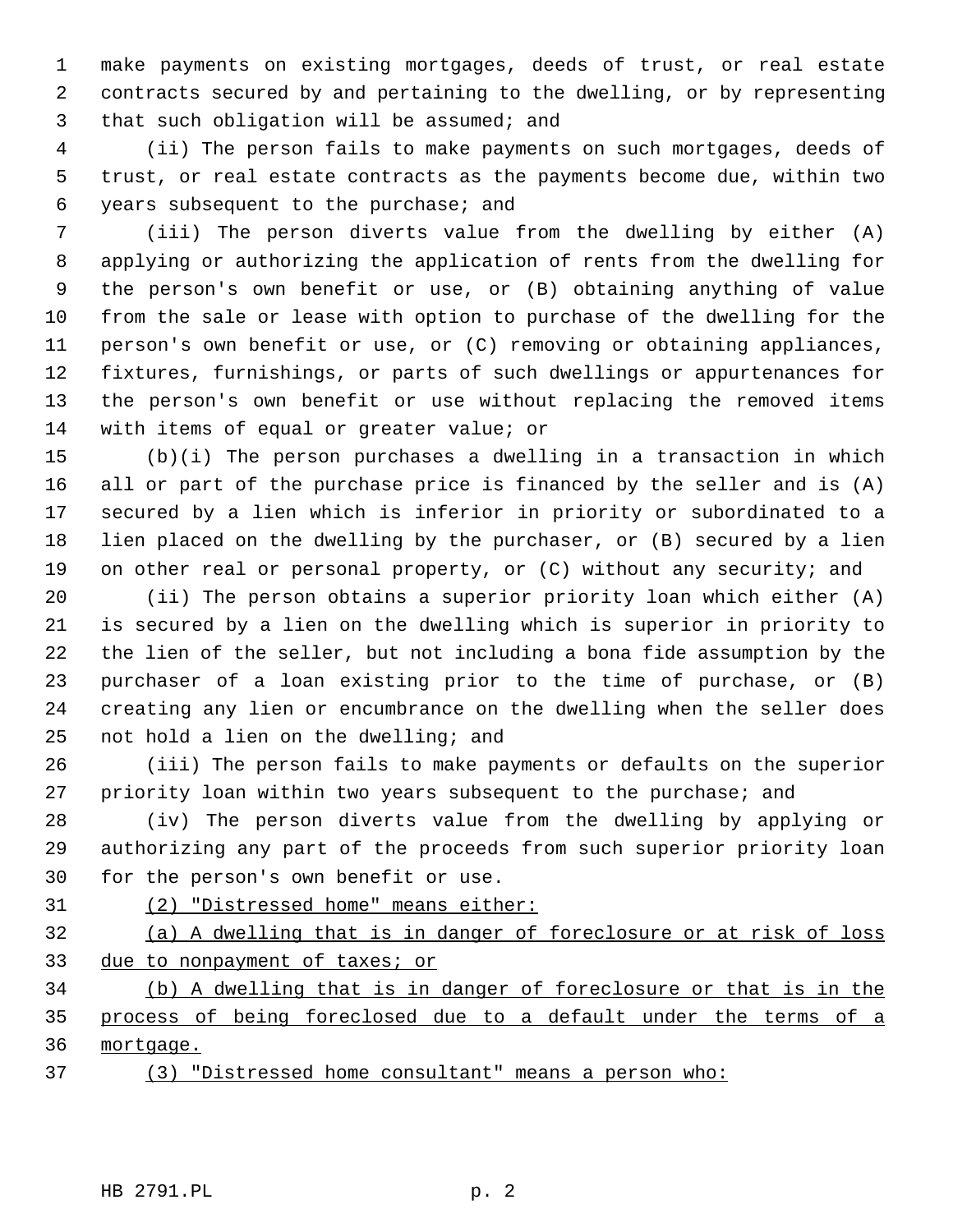| 1  | Solicits or contacts a distressed homeowner in writing, in<br>(a)       |
|----|-------------------------------------------------------------------------|
| 2  | person, or through any electronic or telecommunications medium and      |
| 3  | makes a representation or offer to perform any service that the person  |
| 4  | represents will:                                                        |
| 5  | (i) Stop, enjoin, delay, void, set aside, annul, stay, or postpone      |
| 6  | a foreclosure sale;                                                     |
| 7  | (ii) Obtain forbearance from any servicer, beneficiary,<br>or           |
| 8  | mortgagee;                                                              |
| 9  | (iii) Assist the distressed homeowner to exercise a right of            |
| 10 | reinstatement provided in the loan documents or to refinance a loan     |
| 11 | that is in foreclosure or is in danger of foreclosure;                  |
| 12 | (iv) Obtain an extension of the period within which the distressed      |
| 13 | homeowner may reinstate the distressed homeowner's obligation or extend |
| 14 | the deadline to object to a ratification;                               |
| 15 | (v) Obtain a waiver of an acceleration clause contained in any          |
| 16 | promissory note or contract secured by a mortgage on a distressed home  |
| 17 | or contained in the mortgage;                                           |
| 18 | (vi) Assist the distressed homeowner to obtain a loan or advance of     |
| 19 | funds;                                                                  |
| 20 | (vii) Save the distressed homeowner's residence from foreclosure;       |
| 21 | (viii) Avoid or ameliorate the impairment of the distressed             |
| 22 | homeowner's credit resulting from the recording of a notice of trustee  |
| 23 | sale, the filing of a petition to foreclose, or the conduct of a        |
| 24 | foreclosure sale;                                                       |
| 25 | (ix) Purchase or obtain an option to purchase the distressed            |
| 26 | homeowner's residence within twenty days of an advertised or docketed   |
| 27 | foreclosure sale;                                                       |
| 28 | (x) Arrange for the distressed homeowner to become a lessee or          |
| 29 | tenant entitled to continue to reside in the distressed homeowner's     |
| 30 | residence;                                                              |
| 31 | (xi) Arrange for the distressed homeowner to have an option to          |
| 32 | repurchase the distressed homeowner's residence; or                     |
| 33 | (xii) Engage in any documentation, grant, conveyance, sale, lease,      |
| 34 | trust, or gift by which the distressed homeowner clogs the distressed   |
| 35 | homeowner's equity of redemption in the distressed homeowner's          |
| 36 | residence; or                                                           |
| 37 | (b) Systematically contacts owners of property that court records,      |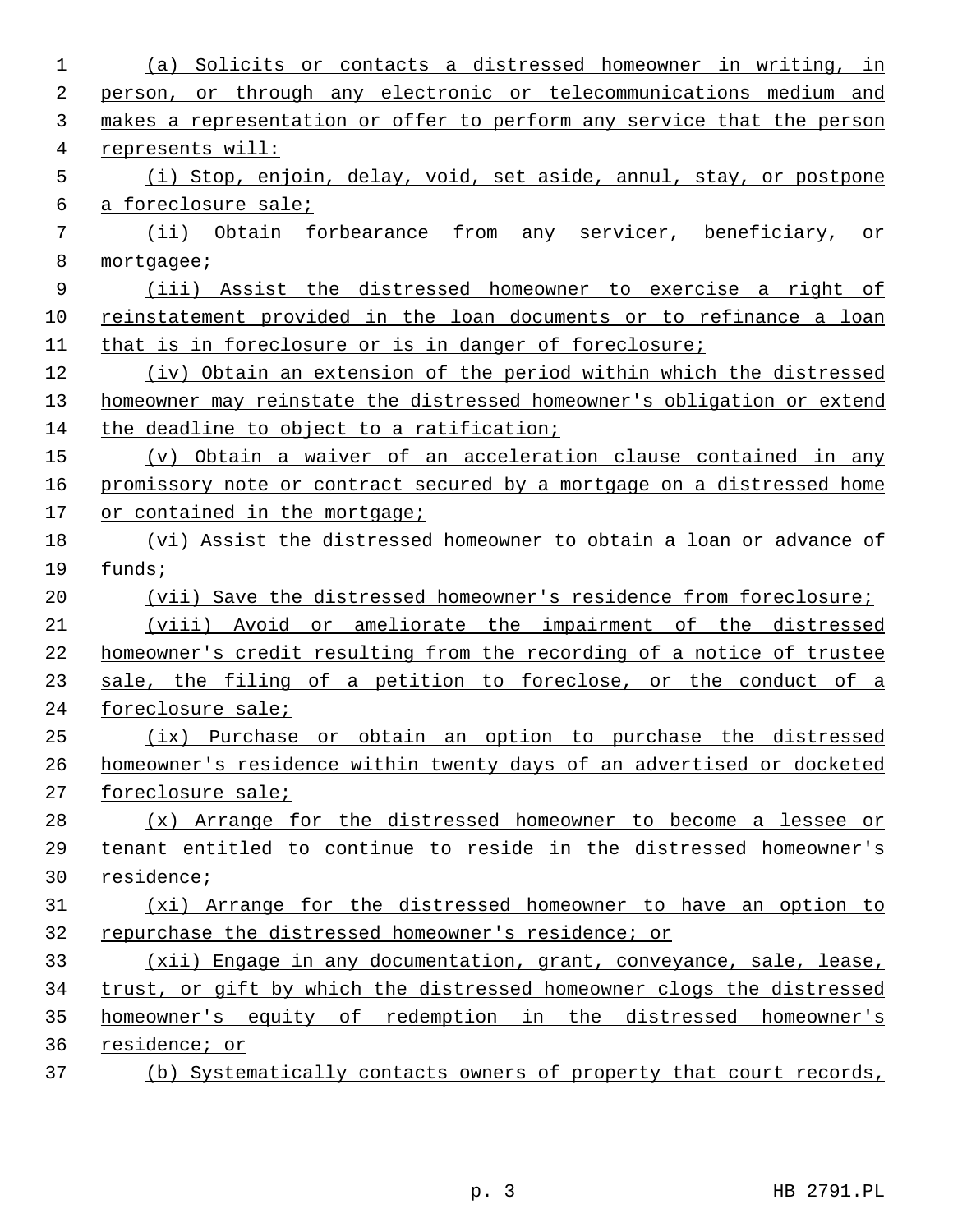newspaper advertisements, or any other source demonstrate are in foreclosure or are in danger of foreclosure.

 "Distressed home consultant" does not mean a financial institution, a nonprofit credit counseling service, a licensed attorney, or a person subject to chapter 19.148 RCW. "Distressed home consultant" does not include a licensed mortgage broker who, pursuant to lawful activities under chapter 19.146 RCW, procures a nonpurchase mortgage loan for the distressed homeowner from a financial institution.

 (4) "Distressed home consulting transaction" means an agreement between a distressed homeowner and a distressed home consultant in which the distressed home consultant represents or offers to perform any of the services enumerated in subsection (3)(a) of this section.

(5) "Distressed home conveyance" means a transaction in which:

 (a) A distressed homeowner transfers an interest in the distressed home to a distressed home purchaser;

 (b) The distressed home purchaser allows the distressed homeowner 17 to occupy the distressed home; and

 (c) The distressed home purchaser or a person acting in participation with the distressed home purchaser conveys or promises to convey the distressed home to the distressed homeowner, provides the distressed homeowner with an option to purchase the distressed home at a later date, or promises the distressed homeowner an interest in, or portion of, the proceeds of any resale of the distressed home.

 (6) "Distressed home purchaser" means any person who acquires an interest in a distressed home under a distressed home conveyance. "Distressed home purchaser" includes a person who acts in joint venture or joint enterprise with one or more distressed home purchasers in a distressed home conveyance. A financial institution is not a distressed home purchaser.

# (7) "Distressed homeowner" means an owner of a distressed home.

 (8) "Dwelling" means a single, duplex, triplex, or four-unit family residential building.

 (9) "Financial institution" means (a) any bank or trust company, mutual savings bank, savings and loan association, credit union, or a lender making federally related mortgage loans, (b) a holder in the business of acquiring federally related mortgage loans as defined in the real estate settlement procedures act (RESPA) (12 U.S.C. Sec. 2602), insurance company, insurance producer, title insurance company,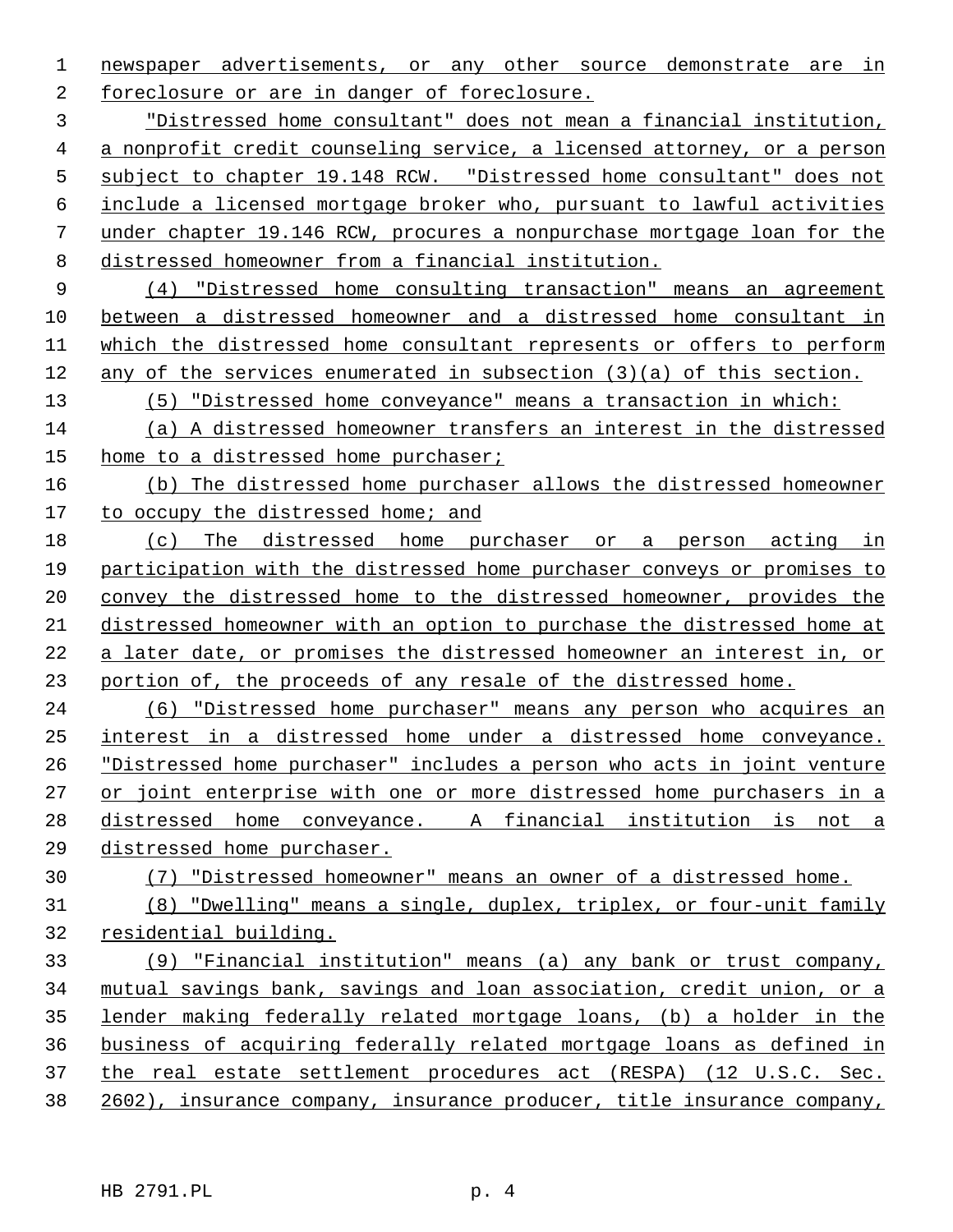escrow company, or lender subject to auditing by the federal national mortgage association or the federal home loan mortgage corporation, which is organized or doing business pursuant to the laws of any state, federal law, or the laws of a foreign country, if also authorized to conduct business in Washington state pursuant to the laws of this state or federal law, (c) any affiliate or subsidiary of any of the entities listed in (a) or (b) of this subsection, or (d) an employee or agent acting on behalf of any of the entities listed in (a) or (b) of this subsection. "Financial institution" also means a licensee under chapter 31.04 RCW, provided that the licensee does not include a licensed mortgage broker, unless the mortgage broker is engaged in lawful activities under chapter 19.146 RCW and procures a nonpurchase mortgage loan for the distressed homeowner from a financial institution. (10) "Homeowner" means a person who owns and occupies a dwelling as 16 his or her primary residence, whether or not his or her ownership interest is encumbered by a mortgage, deed of trust, or other lien. (11) "In danger of foreclosure" means any of the following: (a) The homeowner has defaulted on the mortgage and, under the terms of the mortgage, the mortgagee has the right to accelerate full payment of the mortgage and repossess, sell, or cause to be sold, the property; (b) The homeowner is at least thirty days delinquent on any loan that is secured by the property; or (c) The homeowner has a good faith belief that he or she is likely to default on the mortgage within the upcoming four months due to a lack of funds, and the homeowner has reported this belief to:

28 (i) The mortgagee;

 (ii) A person licensed or required to be licensed under chapter 19.134 RCW;

 (iii) A person licensed or required to be licensed under chapter 19.146 RCW;

 (iv) A person licensed or required to be licensed under chapter 18.85 RCW;

- (v) An attorney-at-law;
- (vi) A mortgage counselor or other credit counselor licensed or 37 certified by any federal, state, or local agency; or
- (vii) Any other party to a distressed home consulting transaction.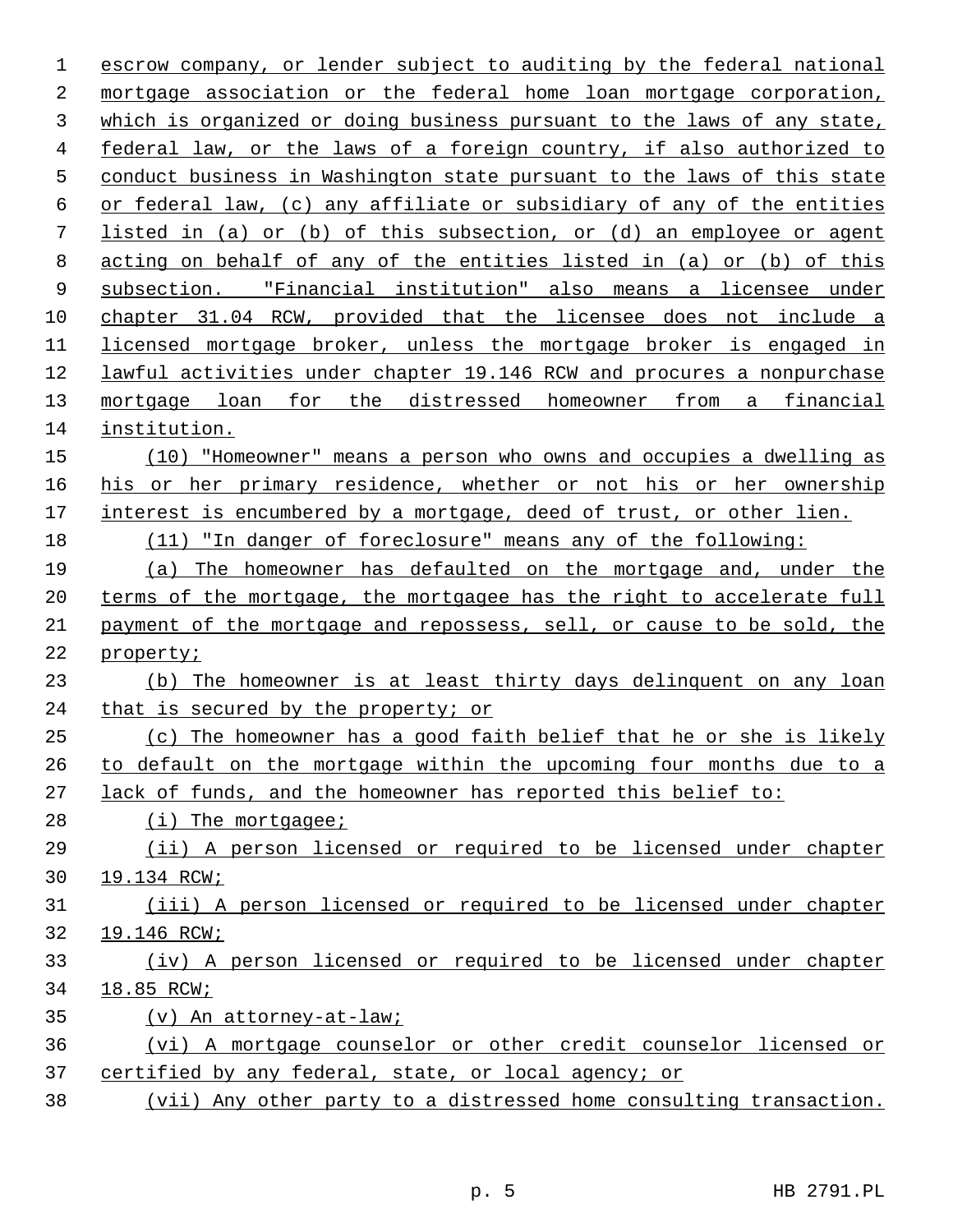(12) "Mortgage" means a mortgage, mortgage deed, deed of trust, security agreement, or other instrument securing a mortgage loan and constituting a lien on or security interest in housing.

 (13) "Nonprofit credit counseling service" means a nonprofit organization described under section 501(c)(3) of the internal revenue code, or similar successor provisions, that is licensed or certified by any federal, state, or local agency.

 (14) "Pattern of equity skimming" means engaging in at least three acts of equity skimming within any three-year period, with at least one of the acts occurring after June 9, 1988.

 (15) "Person" includes any natural person, corporation, joint stock association, or unincorporated association.

 (16) "Resale" means a bona fide market sale of the distressed home subject to the distressed home conveyance by the distressed home 15 purchaser to an unaffiliated third party.

 (17) "Resale price" means the gross sale price of the distressed home on resale.

 NEW SECTION. **Sec. 2.** (1) A distressed home consulting transaction must:

(a) Be in writing in at least twelve-point font;

 (b) Be in the same language as principally used by the distressed home consultant to describe his or her services to the distressed homeowner. If the agreement is written in a language other than English, the distressed home consultant shall cause the agreement to be translated into English and shall deliver copies of both the original and English language versions to the distressed homeowner at the time of execution and shall keep copies of both versions on file in accordance with subsection (2) of this section. Any ambiguities or inconsistencies between the English language and the original language versions of the written agreement must be strictly construed in favor 31 of the distressed homeowner;

 (c) Fully disclose the exact nature of the distressed home consulting services to be provided, including any distressed home conveyance that may be involved and the total amount and terms of any compensation to be received by the distressed home consultant or anyone working in association with the distressed home consultant;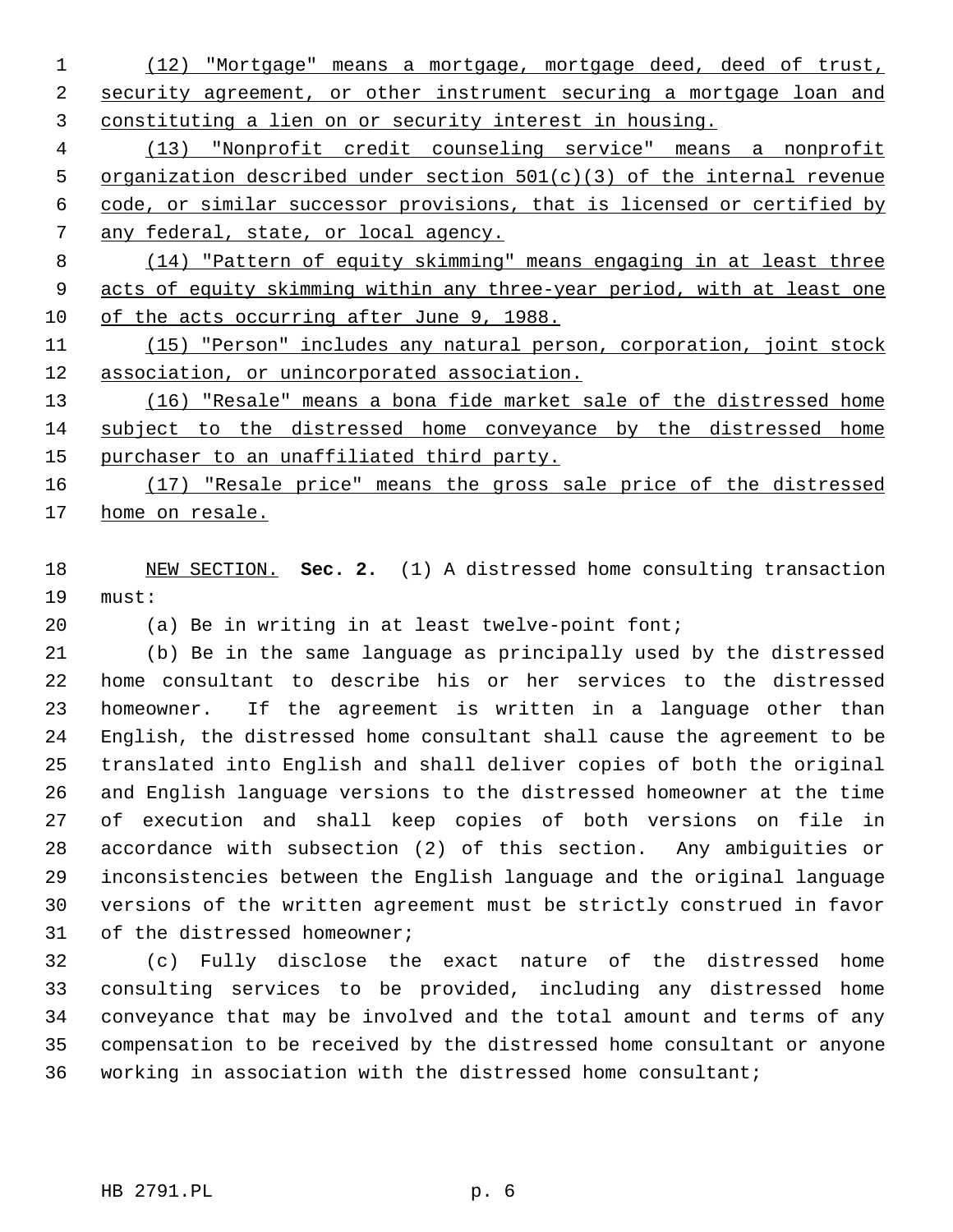(d) Be dated and signed by the distressed homeowner and the 2 distressed home consultant;

 (e) Contain the complete legal name, address, telephone number, fax number, e-mail address, and internet address if any, of the distressed home consultant, and if the distressed home consultant is serving as an agent for any other person, the complete legal name, address, telephone number, fax number, e-mail address, and internet address if any, of the principal; and

 (f) Contain the following notice, which must be initialed by the distressed homeowner, in bold face type and in at least fourteen-point font:

## "NOTICE REQUIRED BY WASHINGTON LAW

 THIS IS AN IMPORTANT LEGAL CONTRACT AND COULD RESULT IN THE LOSS OF YOUR HOME.

15 . . . Name of distressed home consultant . . . or anyone working for him or her CANNOT guarantee you that he or she will be able to refinance your home or arrange for you to keep your home. Continue making mortgage payments until refinancing, if applicable, is approved. You should consult with an attorney before signing this contract.

 If you sign a promissory note, lien, mortgage, deed of trust, or deed, you could lose your home and be unable to get it back."

 (2) At the time of execution, the distressed home consultant shall provide the distressed homeowner with a copy of the written agreement, and the distressed home consultant shall keep a separate copy of the written agreement on file for at least five years following the completion or other termination of the agreement.

 (3) This section does not relieve any duty or obligation imposed upon a distressed home consultant by any other law including, but not limited to, the duties of a credit service organization under chapter 19.134 RCW or a person required to be licensed under chapter 19.146 RCW.

 NEW SECTION. **Sec. 3.** A distressed home consultant has a fiduciary relationship with the distressed homeowner, and each distressed home consultant is subject to all requirements for fiduciaries otherwise applicable under state law. A distressed home consultant's fiduciary duties include, but are not limited to, the following: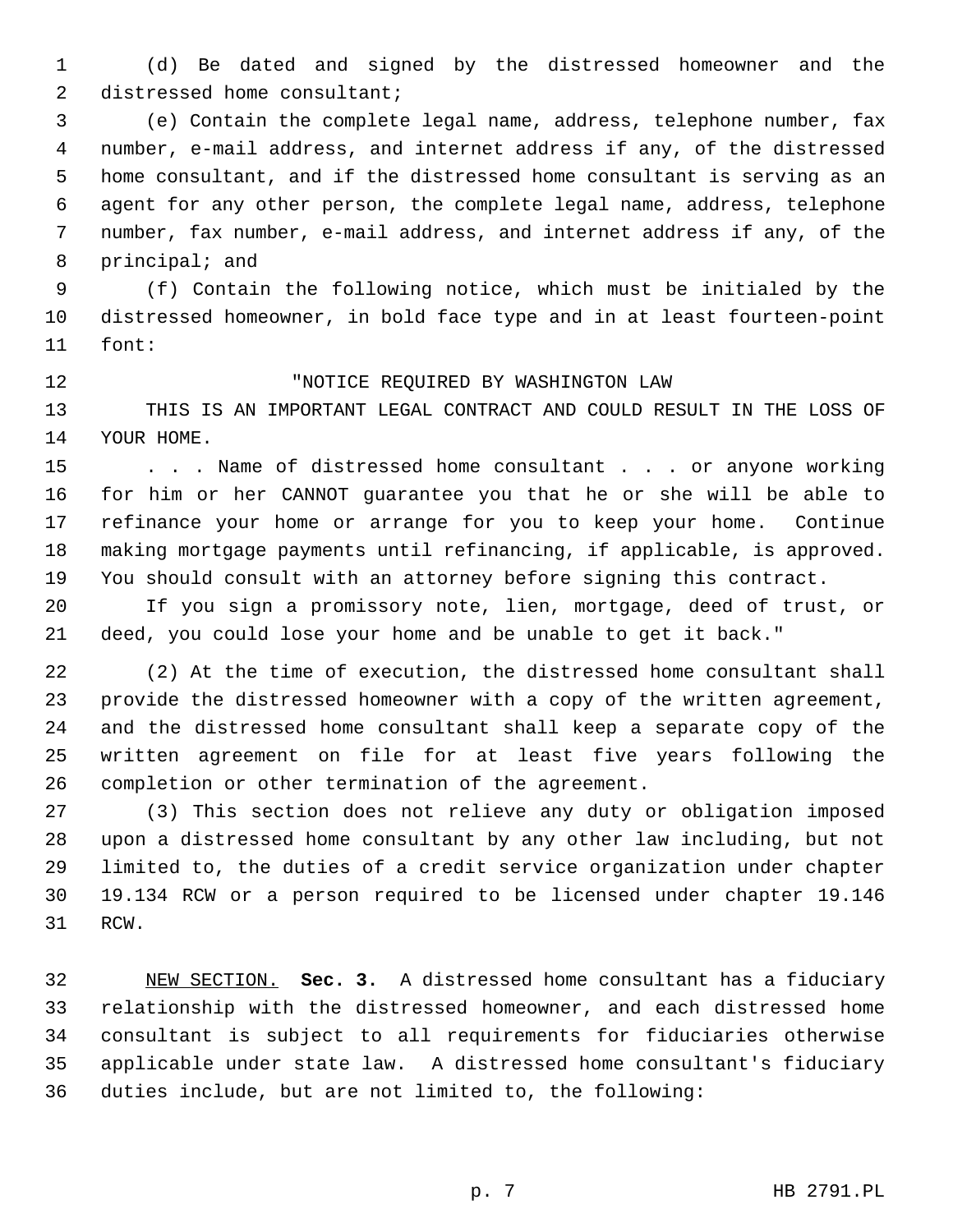(1) To act in the distressed homeowner's best interest and in utmost good faith toward the distressed homeowner, and not compromise a distressed homeowner's right or interest in favor of another's right or interest, including a right or interest of the distressed home consultant;

 (2) To disclose to the distressed homeowner all material facts of which the distressed home consultant has knowledge that might reasonably affect the distressed homeowner's rights, interests, or ability to receive the distressed homeowner's intended benefit from the residential mortgage loan;

 (3) To use reasonable care in performing his or her duties; and (4) To provide an accounting to the distressed homeowner for all money and property received from the distressed homeowner.

 NEW SECTION. **Sec. 4.** (1) A person may not induce or attempt to induce a distressed homeowner to waive his or her rights under this chapter.

 (2) Any waiver by a homeowner of the provisions of this chapter is void and unenforceable as contrary to public policy.

 NEW SECTION. **Sec. 5.** A distressed home purchaser shall enter into a distressed home reconveyance in the form of a written contract. The contract must be written in at least twelve-point boldface type in the same language principally used by the distressed home purchaser and distressed homeowner to negotiate the sale of the distressed home, and must be fully completed, signed, and dated by the distressed homeowner and distressed home purchaser before the execution of any instrument of conveyance of the distressed home.

 NEW SECTION. **Sec. 6.** The contract required in section 5 of this act must contain the entire agreement of the parties and must include the following:

 (1) The name, business address, and telephone number of the distressed home purchaser;

(2) The address of the distressed home;

 (3) The total consideration to be provided by the distressed home purchaser in connection with or incident to the sale;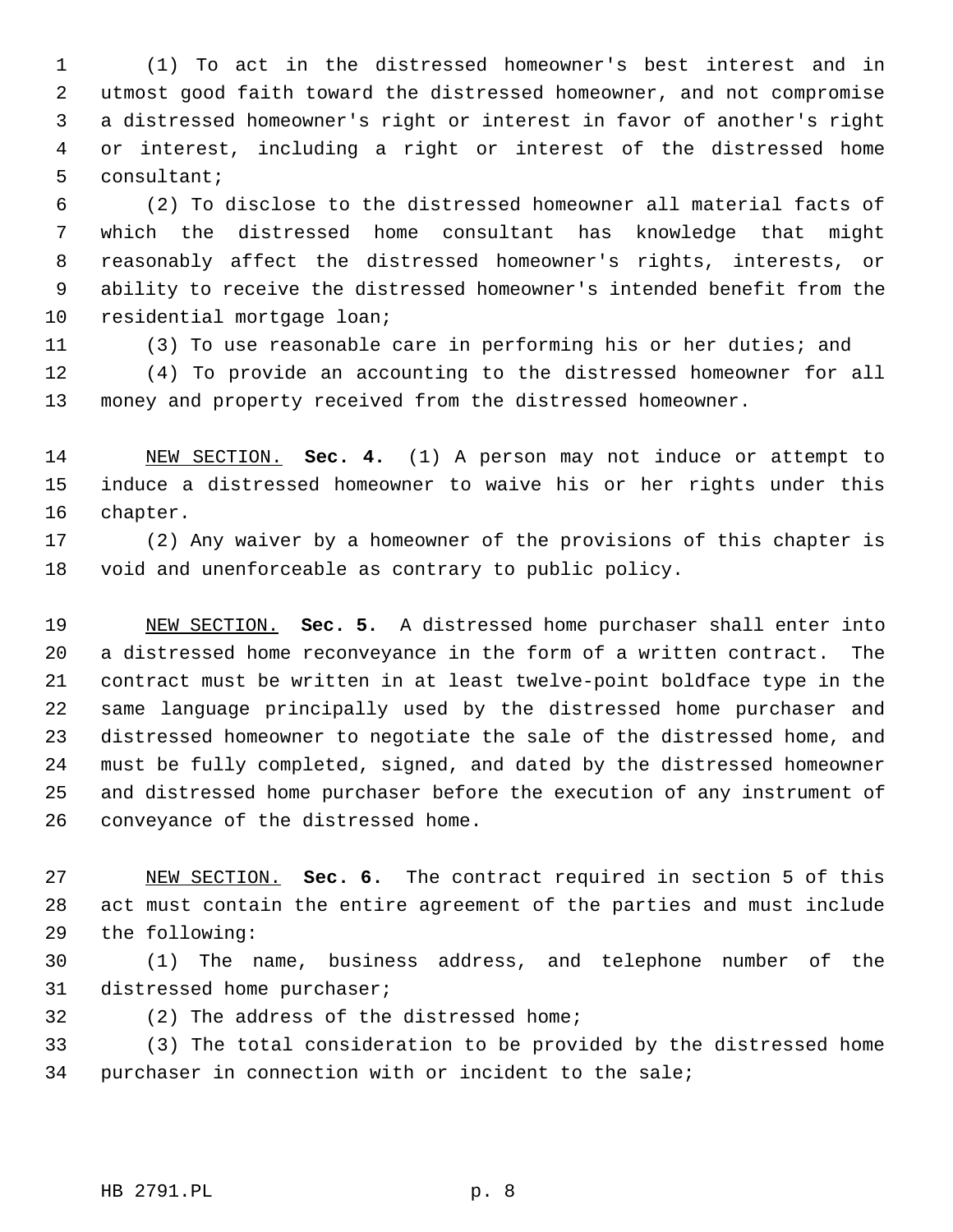(4) A complete description of the terms of payment or other consideration including, but not limited to, any services of any nature that the distressed home purchaser represents that he or she will perform for the distressed homeowner before or after the sale;

 (5) The time at which possession is to be transferred to the distressed home purchaser;

 (6) A complete description of the terms of any related agreement designed to allow the distressed homeowner to remain in the home, such as a rental agreement, repurchase agreement, or lease with option to buy;

 (7) A complete description of the interest, if any, the distressed homeowner maintains in the proceeds of, or consideration to be paid upon, the resale of the distressed home;

 (8) A notice of cancellation as provided in section 8 of this act; and

 (9) The following notice in at least fourteen-point boldface type if the contract is printed, or in capital letters if the contract is typed, and completed with the name of the distressed home purchaser, immediately above the statement required in section 8 of this act;

## "NOTICE REQUIRED BY WASHINGTON LAW

21 Until your right to cancel this contract has ended, . . . . . . (Name) 22 or anyone working for . . . . . (Name) CANNOT ask you to sign or have you sign any deed or any other document."

 The contract required by this section survives delivery of any instrument of conveyance of the distressed home and has no effect on persons other than the parties to the contract.

 NEW SECTION. **Sec. 7.** (1) In addition to any other right of rescission, a distressed homeowner has the right to cancel any contract with a distressed home purchaser until midnight of the fifth business day following the day on which the distressed homeowner signs a contract that complies with this chapter or until 8:00 a.m. on the last day of the period during which the distressed homeowner has a right of redemption, whichever occurs first.

 (2) Cancellation occurs when the distressed homeowner delivers to the distressed home purchaser, by any means, a written notice of cancellation to the address specified in the contract.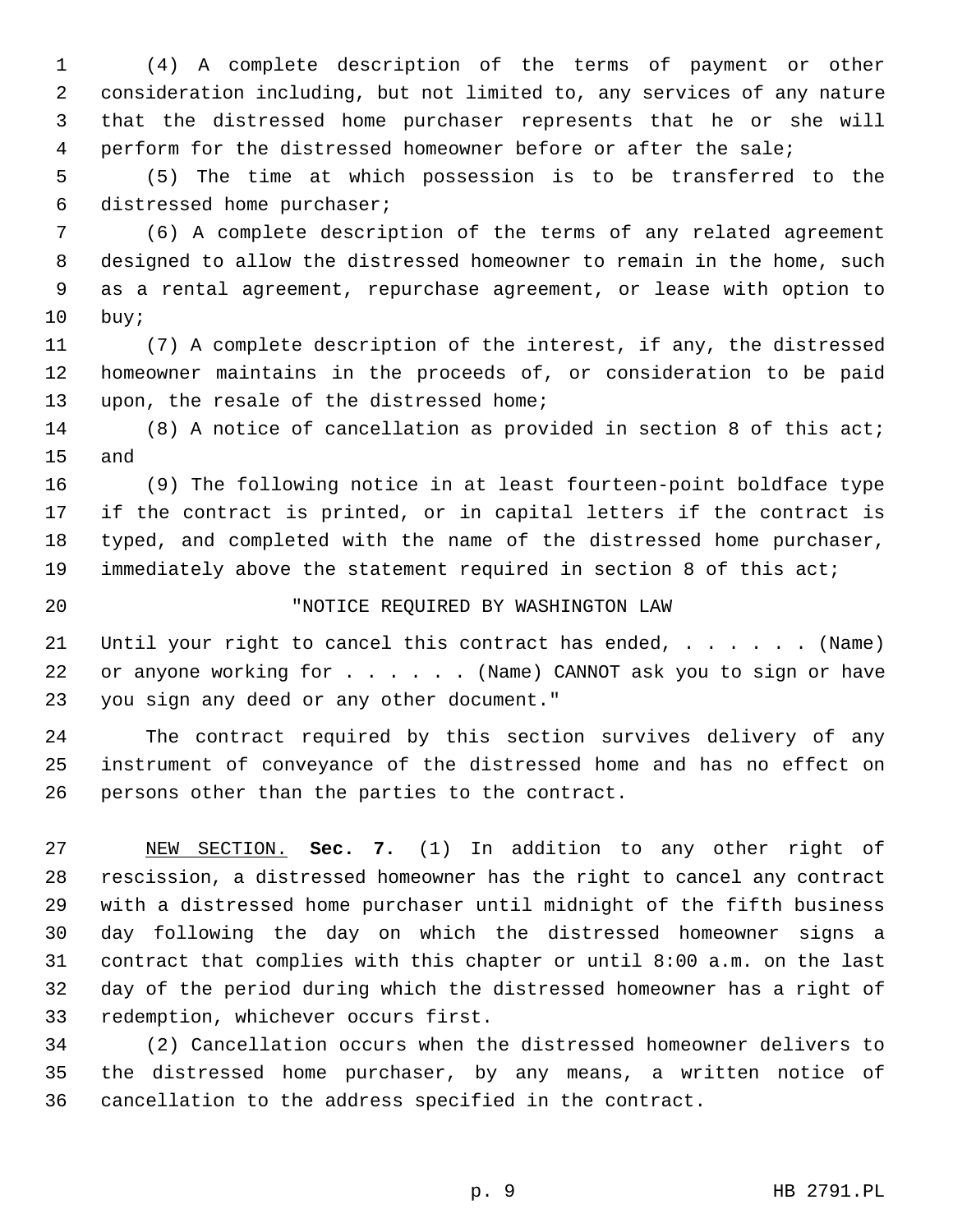(3) A notice of cancellation provided by the distressed homeowner is not required to take the particular form as provided with the contract.

 (4) Within ten days following the receipt of a notice of cancellation under this section, the distressed home purchaser shall return without condition any original contract and any other documents signed by the distressed homeowner.

 NEW SECTION. **Sec. 8.** (1) The contract required in section 5 of this act must contain, in immediate proximity to the space reserved for the distressed homeowner's signature, the following conspicuous statement in at least fourteen-point boldface type if the contract is printed, or in capital letters if the contract is typed:

 "You may cancel this contract for the sale of your house without any penalty or obligation at any time before

15 . . . . . . . . . . . . . . . . . . . . . . . . . . . . . . . . . . . (Date and time of day)

 See the attached notice of cancellation form for an explanation of this right."

 The distressed home purchaser shall accurately enter the date and time of day on which the cancellation right ends.

 (2) The contract must be accompanied by a completed form in duplicate, captioned "NOTICE OF CANCELLATION" in twelve-point boldface type if the contract is printed, or in capital letters if the contract is typed, followed by a space in which the distressed home purchaser shall enter the date on which the distressed homeowner executes any contract. This form must be attached to the contract, must be easily detachable, and must contain in at least twelve-point type if the contract is printed, or in capital letters if the contract is typed, the following statement written in the same language as used in the contract:

| 31 | "NOTICE OF CANCELLATION                                                 |
|----|-------------------------------------------------------------------------|
|    |                                                                         |
| 33 | (Enter date contract signed)                                            |
|    | 34 You may cancel this contract for the sale of your house, without any |
|    | 35 penalty or obligation, at any time before                            |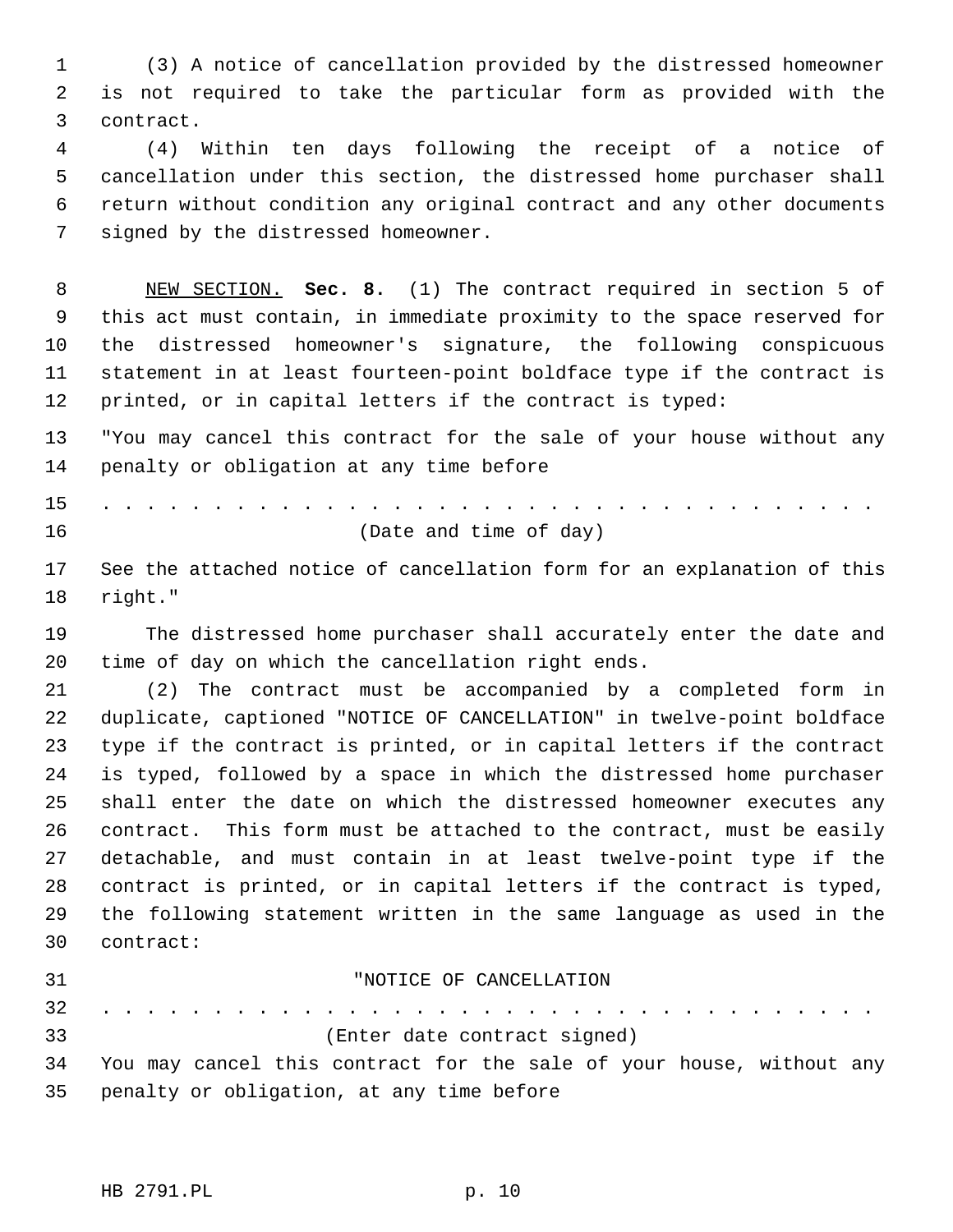1 . . . . . . . . . . . . . . . . . . . . . . . . . . . . . . . . . . .. (Enter date and time of day) To cancel this transaction, personally deliver a signed and dated copy of this cancellation notice to 5 . . . . . . . . . . . . . . . . . . . . . . . . . . . . . . . . . . . (Name of purchaser) at 8 . . . . . . . . . . . . . . . . . . . . . . . . . . . . . . . . . . . (Street address of purchaser's place of business) NOT LATER THAN 11 . . . . . . . . . . . . . . . . . . . . . . . . . . . . . . . . . . .. (Enter date and time of day) I hereby cancel this transaction. 14 . . . . . . . . . . (Date) 16 . . . . . . . . . . . . . . . . . . . . . . . . . . . . . . . . . . . (Seller's signature)" (3) The distressed home purchaser shall provide the distressed homeowner with a copy of the contract and the attached notice of cancellation at the time the contract is executed by all parties. (4) The five-business-day period during which the distressed homeowner may cancel the contract must not begin to run until all parties to the contract have executed the contract and the distressed home purchaser has complied with this section. NEW SECTION. **Sec. 9.** (1) Any provision in a contract that attempts or purports to require arbitration of any dispute arising under this chapter is void at the option of the distressed homeowner. (2) This section applies to any contract entered into on or after the effective date of this act. NEW SECTION. **Sec. 10.** A distressed home purchaser shall not: (1) Enter into, or attempt to enter into, a distressed home conveyance with a distressed homeowner unless the distressed home purchaser verifies and can demonstrate that the distressed homeowner has a reasonable ability to pay for the subsequent conveyance of an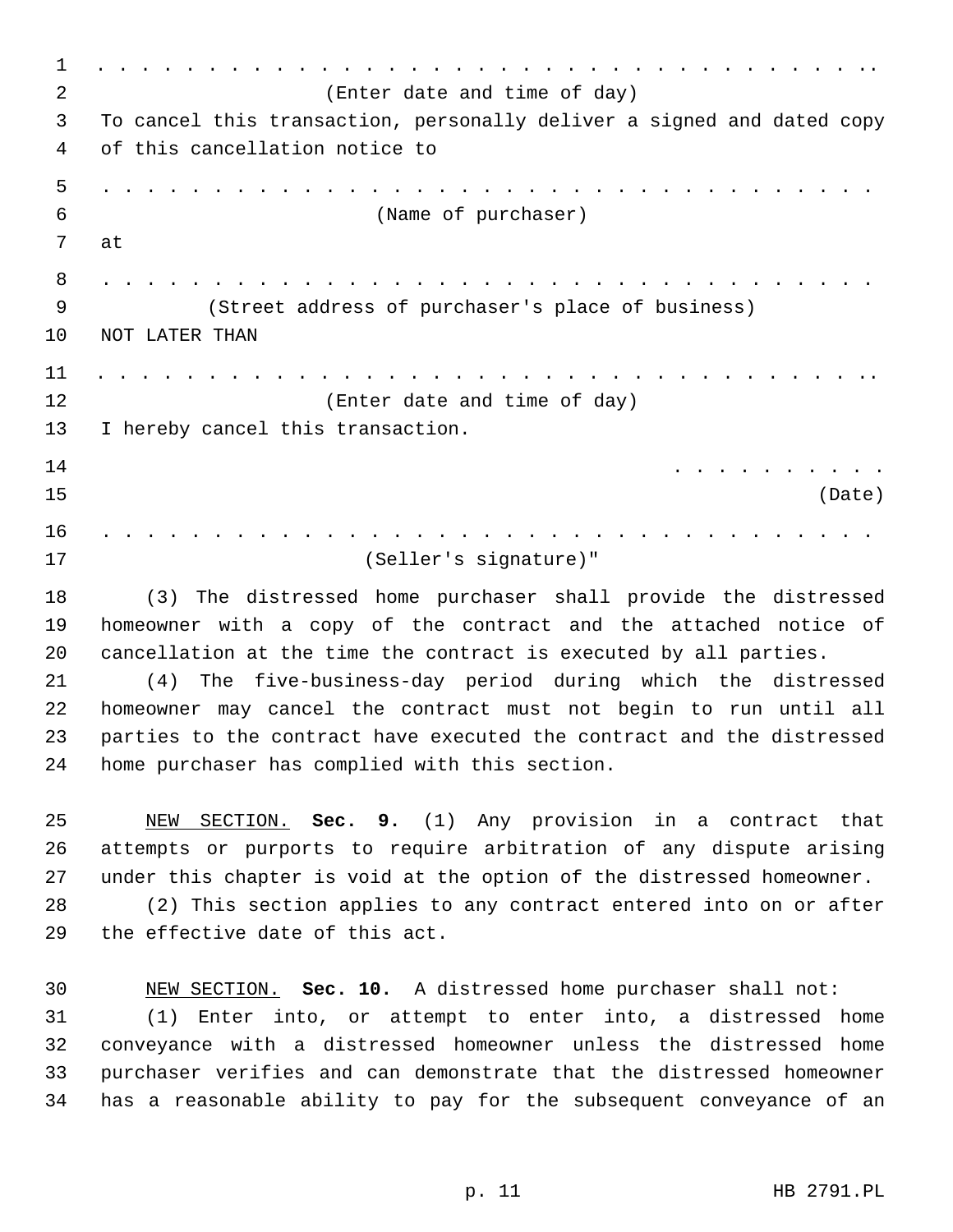interest back to the distressed homeowner. In the case of a lease with an option to purchase, payment ability also includes the reasonable ability to make the lease payments and purchase the property within the term of the option to purchase. An evaluation of a distressed homeowner's reasonable ability to pay includes debt to income ratios, fair market value of the distressed home, and the distressed homeowner's payment and credit history. There is a rebuttable presumption that the distressed home purchaser has not verified a distressed homeowner's reasonable ability to pay if the distressed home purchaser has not obtained documentation of assets, liabilities, and income, other than an undocumented statement, of the distressed homeowner;

(2) Fail to either:

 (a) Ensure that title to the distressed home has been reconveyed to the distressed homeowner; or

 (b) Make payment to the distressed homeowner so that the distressed homeowner has received consideration in an amount of at least eighty- two percent of the fair market value of the property as of the date of the eviction or voluntary relinquishment of possession of the distressed home by the distressed homeowner. For the purposes of this subsection (2)(b), the following applies:

 (i) There is a rebuttable presumption that an appraisal by a person licensed or certified by an agency of the federal government or this state to appraise real estate constitutes the fair market value of the distressed home;

 (ii) "Consideration" means any payment or thing of value provided to the distressed homeowner, including unpaid rent owed by the distressed homeowner before the date of eviction or voluntary relinquishment of the distressed home, reasonable costs paid to independent third parties necessary to complete the distressed home conveyance transaction, the payment of money to satisfy a debt or legal obligation of the distressed homeowner, or the reasonable cost of repairs for damage to the distressed home caused by the distressed homeowner. "Consideration" does not include amounts imputed as a down payment or fee to the distressed home purchaser or a person acting in participation with the distressed home purchaser;

(3) Enter into repurchase or lease terms as part of the distressed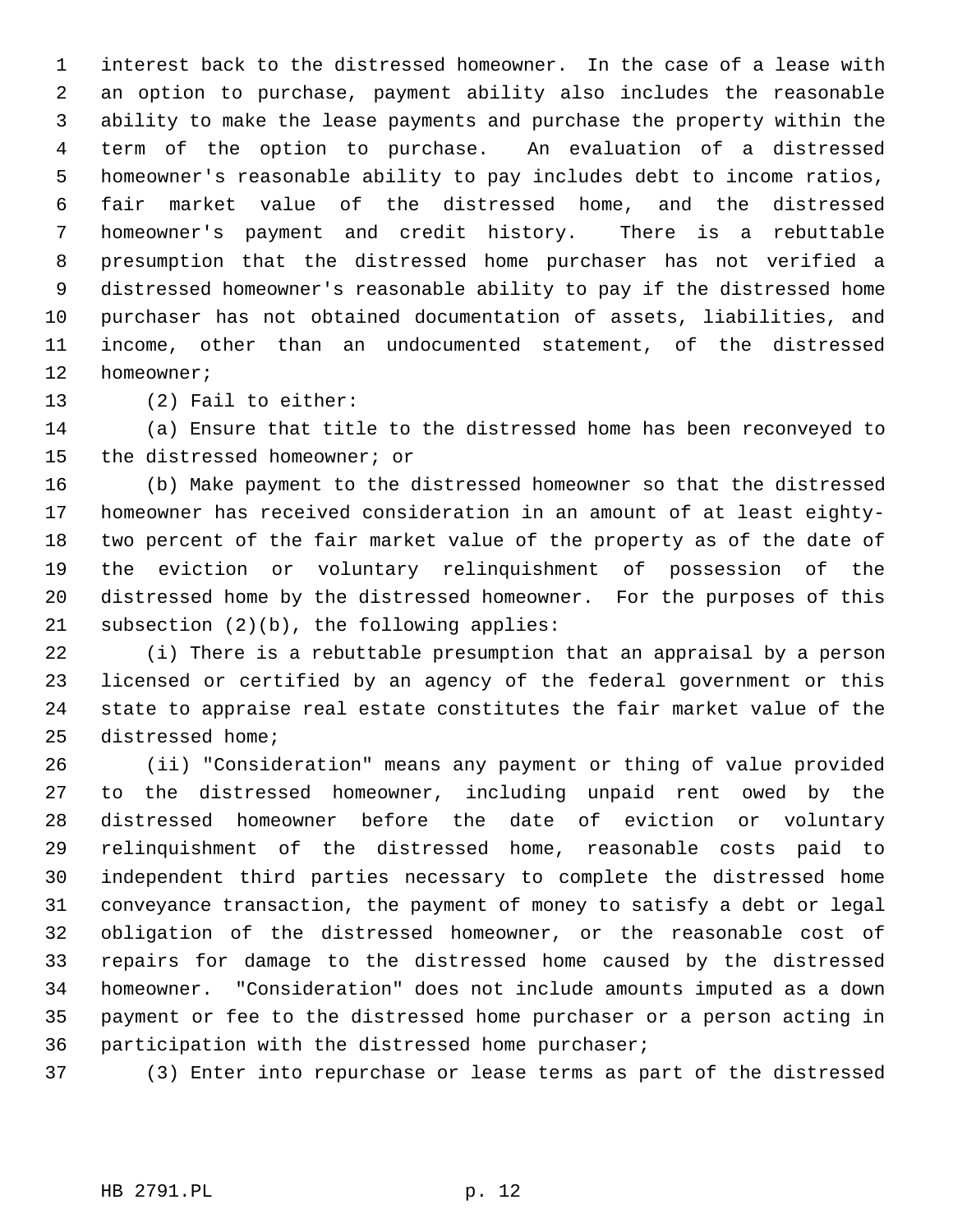home conveyance that are unfair or commercially unreasonable, or engage 2 in any other unfair or deceptive acts or practices;

 (4) Represent, directly or indirectly, that (a) the distressed home purchaser is acting as an advisor or consultant, (b) the distressed home purchaser is acting on behalf of or in the interests of the distressed homeowner, or (c) the distressed home purchaser is assisting the distressed homeowner to save the distressed home, buy time, or use 8 other substantially similar language;

 (5) Misrepresent the distressed home purchaser's status as to licensure or certification;

 (6) Perform any of the following until after the time during which the distressed homeowner may cancel the transaction has expired:

 (a) Accept from any distressed homeowner an execution of, or induce any distressed homeowner to execute, any instrument of conveyance of 15 any interest in the distressed home;

 (b) Record with the county auditor any document, including any instrument of conveyance, signed by the distressed homeowner; or

 (c) Transfer or encumber or purport to transfer or encumber any interest in the distressed home;

 (7) Fail to reconvey title to the distressed home when the terms of the distressed home conveyance contract have been fulfilled;

 (8) Enter into a distressed home conveyance where any party to the transaction is represented by a power of attorney;

 (9) Fail to extinguish or assume all liens encumbering the distressed home immediately following the conveyance of the distressed home;

 (10) Fail to close a distressed home conveyance in person before an independent third party who is authorized to conduct real estate closings within the state.

 **Sec. 11.** RCW 61.34.040 and 1988 c 33 s 3 are each amended to read as follows:

 (1) In addition to the criminal penalties provided in RCW 33 61.34.030, the legislature finds ((and declares)) that ((equity 34 skimming substantially affects)) the practices covered by this chapter 35 are matters vitally affecting the public interest((- The commission by any person of an act of equity skimming or a pattern of equity skimming 37 is an unfair or deceptive act or practice and unfair method of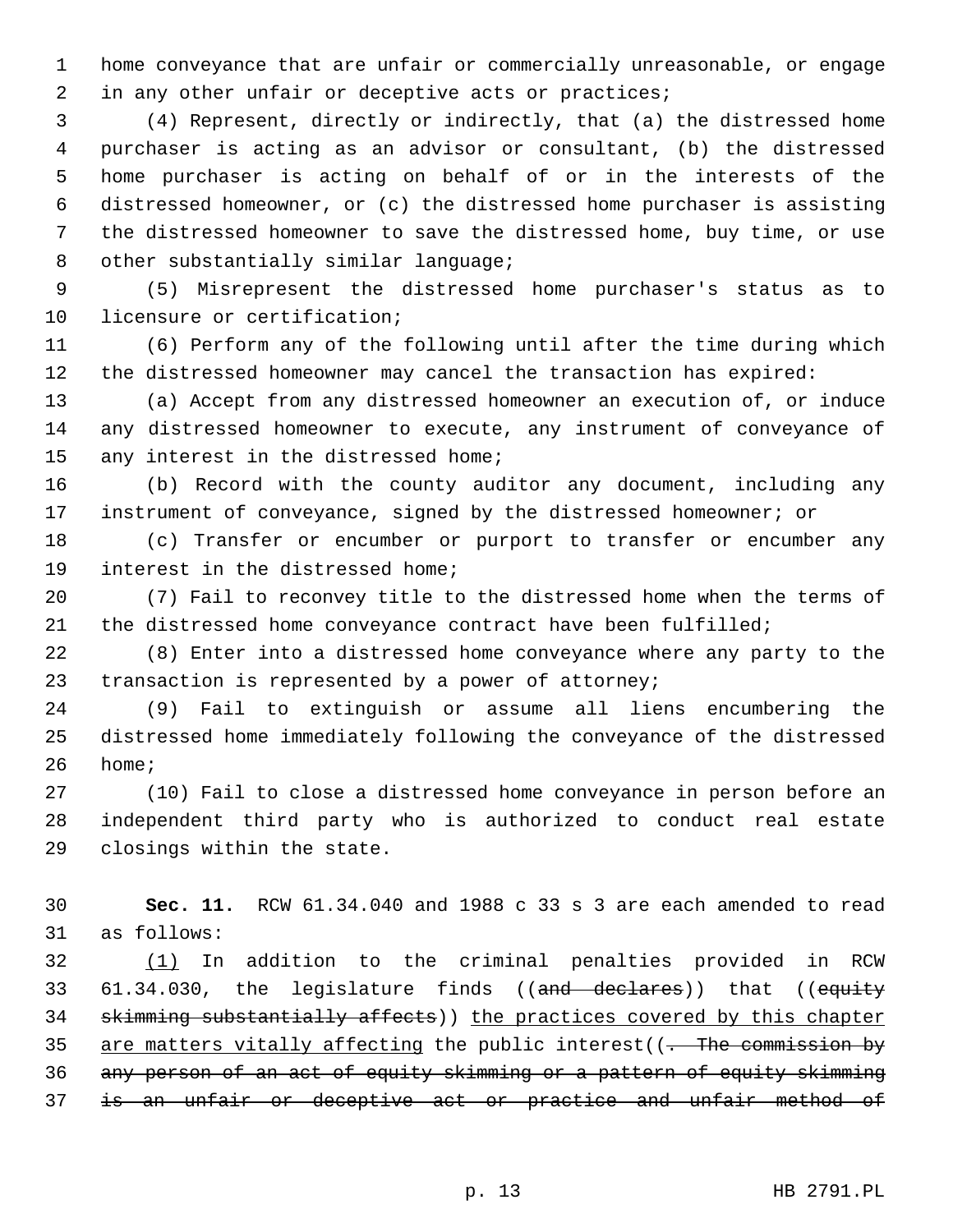competition in the conduct of trade or commerce in violation of RCW  $\pm 9.86.020$ ) for the purpose of applying chapter 19.86 RCW. A violation of this chapter is not reasonable in relation to the development and preservation of business and is an unfair method of competition for the purpose of applying chapter 19.86 RCW.

 (2) In a private right of action under chapter 19.86 RCW for a violation of this chapter, the court may double or triple the award of damages pursuant to RCW 19.86.090, subject to the statutory limit. If, however, the court determines that the defendant acted in bad faith, the limit for doubling or tripling the award of damages may be increased, but shall not exceed one hundred thousand dollars. Any claim for damages brought under this chapter must be commenced within 13 four years after the date of the alleged violation.

 (3) The remedies provided in this chapter are cumulative and do not restrict any remedy that is otherwise available. The provisions of this chapter are not exclusive and are in addition to any other 17 requirements, rights, remedies, and penalties provided by law. An action under this chapter shall not affect the rights in the distressed home held by a distressed home purchaser for value under this chapter or other applicable law.

 **Sec. 12.** RCW 59.18.030 and 1998 c 276 s 1 are each amended to read as follows:

As used in this chapter:

(1) "Distressed home" has the same meaning as in RCW 61.34.020.

 (2) "Distressed home conveyance" has the same meaning as in RCW 61.34.020.

 (3) "Distressed home purchaser" has the same meaning as in RCW 61.34.020.

 (4) "Dwelling unit" is a structure or that part of a structure which is used as a home, residence, or sleeping place by one person or by two or more persons maintaining a common household, including but not limited to single family residences and units of multiplexes, apartment buildings, and mobile homes.

 ( $(\frac{2}{2})$ ) (5) "In danger of foreclosure" means any of the following: (a) The homeowner has defaulted on the mortgage and, under the terms of the mortgage, the mortgagee has the right to accelerate full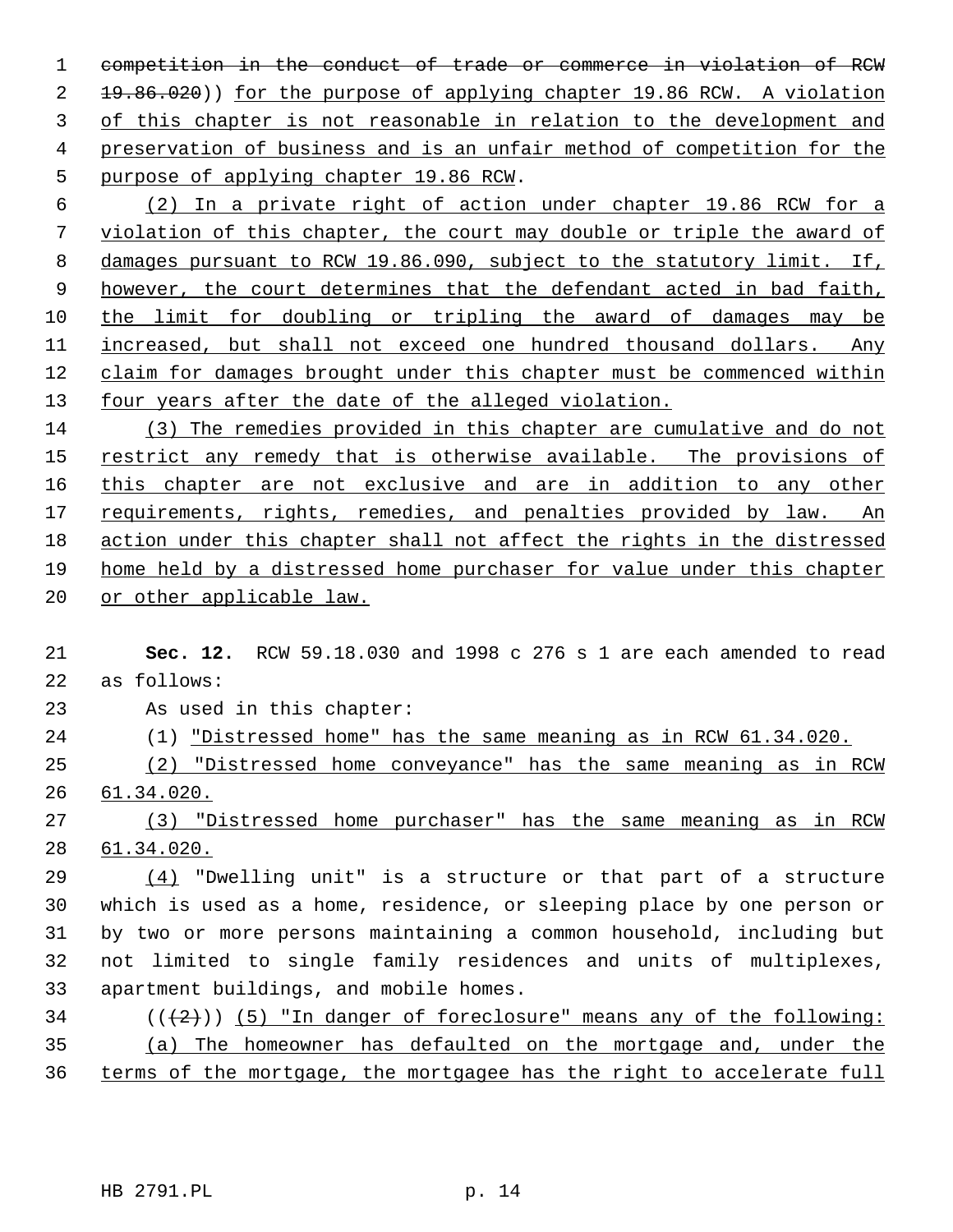| $\mathbf 1$ | payment of the mortgage and repossess, sell, or cause to be sold the   |
|-------------|------------------------------------------------------------------------|
| 2           | property;                                                              |
| 3           | (b) The homeowner is at least thirty days delinquent on any loan       |
| 4           | that is secured by the property; or                                    |
| 5           | (c) The homeowner has a good faith belief that he or she is likely     |
| 6           | to default on the mortgage within the upcoming four months due to a    |
| 7           | lack of funds, and the homeowner has reported this belief to:          |
| 8           | $(i)$ The mortgagee;                                                   |
| 9           | (ii) A person licensed or required to be licensed under chapter        |
| 10          | 19.134 RCW;                                                            |
| 11          | (iii) A person licensed or required to be licensed under chapter       |
| 12          | 19.146 RCW;                                                            |
| 13          | (iv) A person licensed or required to be licensed under chapter        |
| 14          | 18.85 RCW;                                                             |
| 15          | (v) An attorney-at-law;                                                |
| 16          | (vi) A mortgage counselor or other credit counselor licensed or        |
| 17          | certified by any federal, state, or local agency; or                   |
| 18          | (vii) Any other party to a distressed property conveyance.             |
| 19          | (6) "Landlord" means the owner, lessor, or sublessor of the            |
| 20          | dwelling unit or the property of which it is a part, and in addition   |
| 21          | means any person designated as representative of the landlord.         |
| 22          | $((+3))$ (7) "Mortgage" is used in the general sense and includes      |
| 23          | all instruments, including deeds of trust, that are used to secure an  |
| 24          | obligation by an interest in real property.                            |
| 25          | "Person" means an individual, group of<br>individuals,<br>(8)          |
| 26          | corporation, government, or governmental agency, business trust,       |
| 27          | estate, trust, partnership, or association, two or more persons having |
| 28          | a joint or common interest, or any other legal or commercial entity.   |
| 29          | $((+4))$ (9) "Owner" means one or more persons, jointly or             |
| 30          | severally, in whom is vested:                                          |
| 31          | (a) All or any part of the legal title to property; or                 |
| 32          | (b) All or part of the beneficial ownership, and a right to present    |
| 33          | use and enjoyment of the property.                                     |
| 34          | $((+5))$ (10) "Premises" means a dwelling unit, appurtenances          |
| 35          | thereto, grounds, and facilities held out for the use of tenants       |
| 36          | generally and any other area or facility which is held out for use by  |
| 37          | the tenant.                                                            |
|             |                                                                        |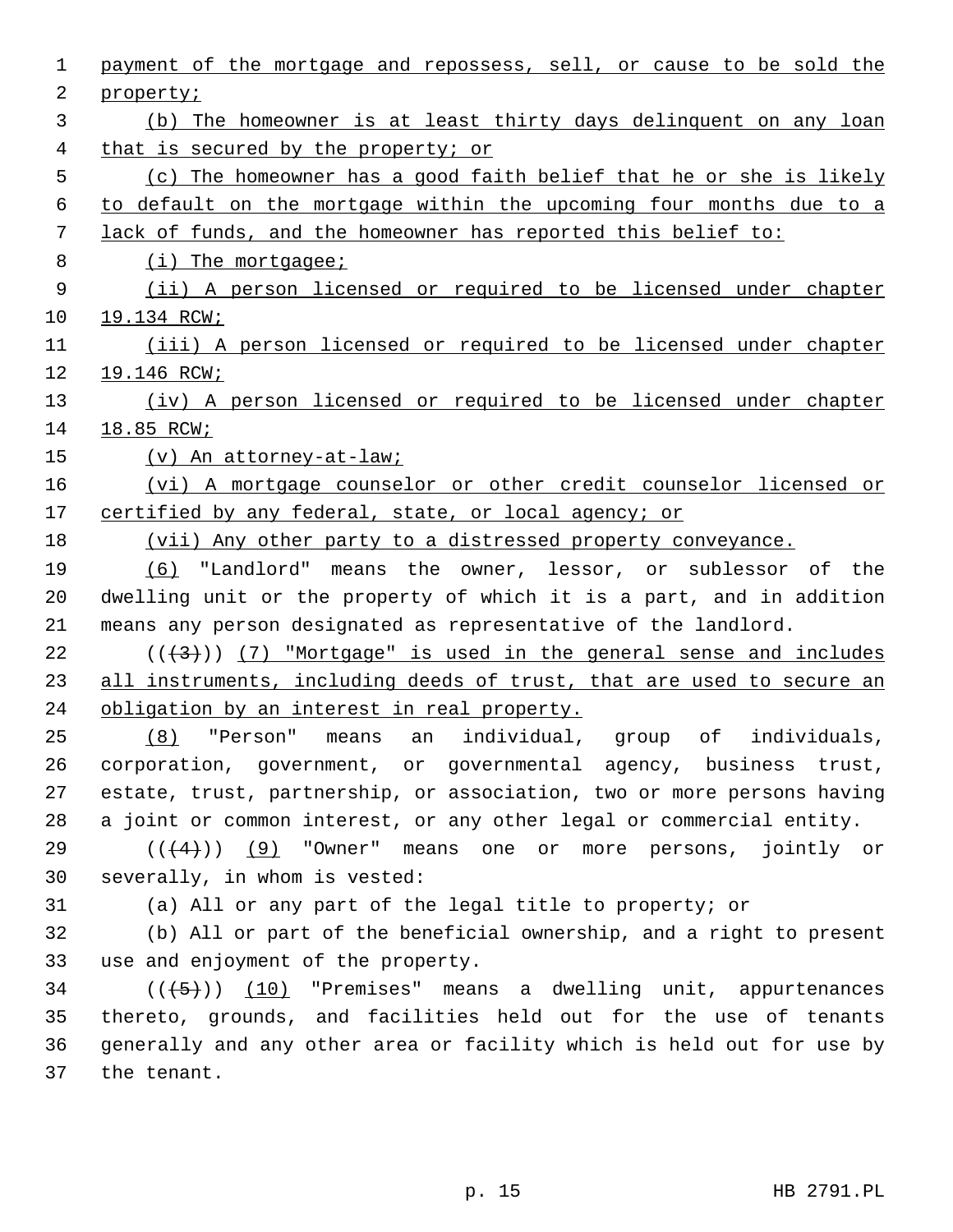$((+6))$   $(11)$  "Rental agreement" means all agreements which establish or modify the terms, conditions, rules, regulations, or any other provisions concerning the use and occupancy of a dwelling unit.

 (( $\{7\}$ )) (12) A "single family residence" is a structure maintained and used as a single dwelling unit. Notwithstanding that a dwelling unit shares one or more walls with another dwelling unit, it shall be deemed a single family residence if it has direct access to a street and shares neither heating facilities nor hot water equipment, nor any other essential facility or service, with any other dwelling unit.

 $((+8))$   $(13)$  A "tenant" is any person who is entitled to occupy a dwelling unit primarily for living or dwelling purposes under a rental agreement.

13 ( $(\frac{49}{})$ ) (14) "Reasonable attorney's fees", where authorized in this chapter, means an amount to be determined including the following factors: The time and labor required, the novelty and difficulty of the questions involved, the skill requisite to perform the legal service properly, the fee customarily charged in the locality for similar legal services, the amount involved and the results obtained, and the experience, reputation and ability of the lawyer or lawyers performing the services.

 $((+10))$   $(15)$  "Gang" means a group that: (a) Consists of three or more persons; (b) has identifiable leadership or an identifiable name, sign, or symbol; and (c) on an ongoing basis, regularly conspires and acts in concert mainly for criminal purposes.

 $((+11))$   $(16)$  "Gang-related activity" means any activity that occurs within the gang or advances a gang purpose.

 NEW SECTION. **Sec. 13.** A new section is added to chapter 59.18 RCW to read as follows:

 In an unlawful detainer action involving property that was a distressed home:

 (1) The plaintiff shall disclose to the court whether the defendant previously held title to the property that was a distressed home, and explain how the plaintiff came to acquire title;

 (2) A defendant who previously held title to the property that was a distressed home shall not be required to escrow any money pending trial when a material question of fact exists as to whether the